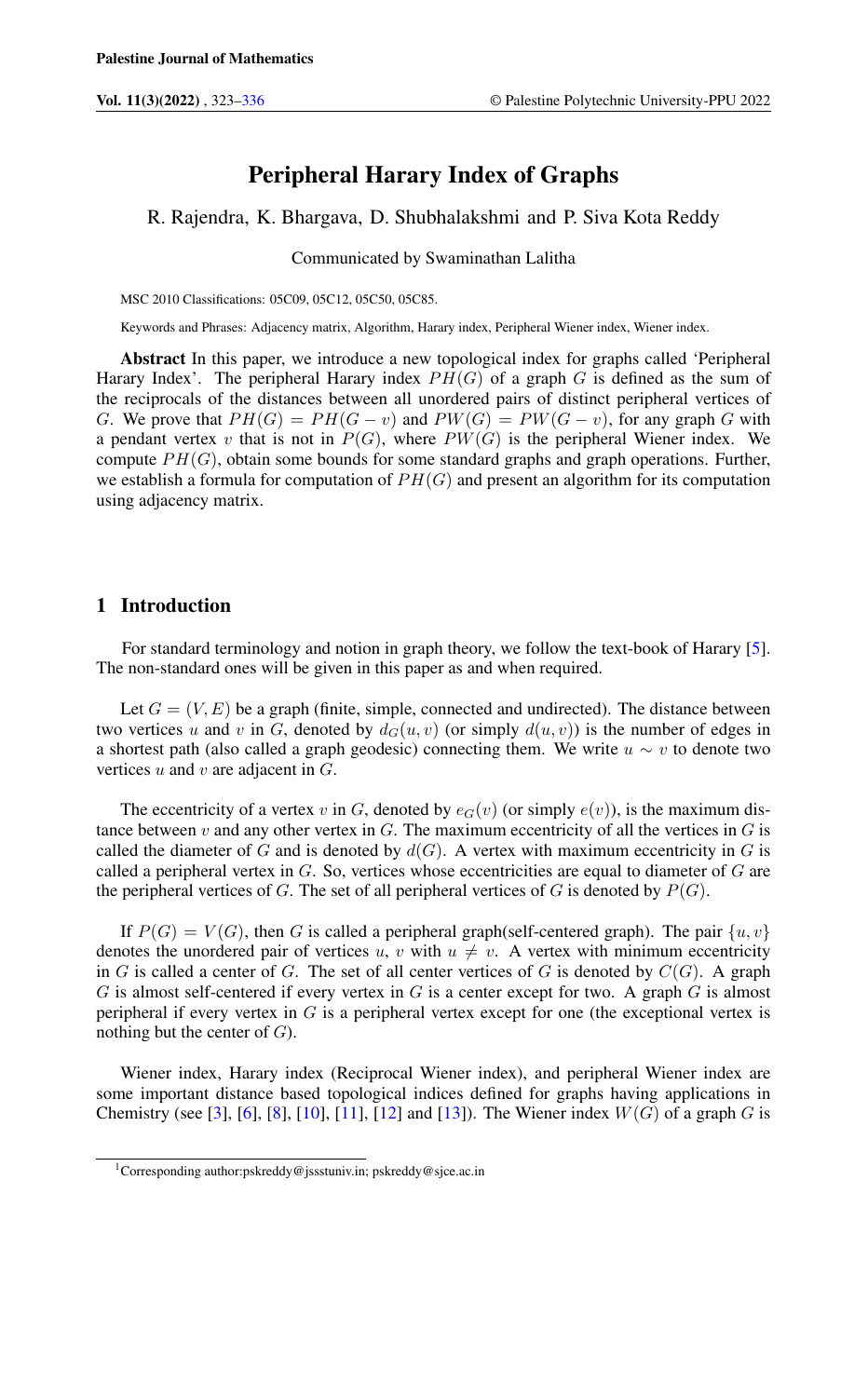defined as

$$
W(G) = \sum_{\{u,v\} \subset V(G)} d(u,v)
$$
\n(1.1)

The Harary index (or Reciprocal Wiener index)  $H(G)$  of a graph G is defined as

$$
H(G) = \sum_{\{u,v\} \subset V(G)} \frac{1}{d(u,v)}\tag{1.2}
$$

The peripheral Wiener index  $PW(G)$  (see [\[10\]](#page-13-0)) of a graph G is defined as

$$
PW(G) = \sum_{\{u,v\} \subset P(G)} d(u,v) \tag{1.3}
$$

Motivated by the above mentioned indices, we introduce a new topological index called the peripheral Harary index. The peripheral Harary index  $PH(G)$  of a graph G is defined as the sum of the reciprocals of the distances between all unordered pairs of distinct peripheral vertices of G. In section 2, we give an example and make some observations. In section 3, we present some important results on computing  $PH(G)$ , obtain some bounds for some standard graphs and graph operations. In section 4, we establish a formula for computation of  $PH(G)$  and present an algorithm for its computation using adjacency matrix. In Theorem [3.1,](#page-3-0) we prove that  $PH(G) = PH(G - v)$  and  $PW(G) = PW(G - v)$ , for any graph G with a pendant vertex v that is not in  $P(G)$ . The graphs considered in this paper are all connected graphs with at least two vertices.

### 2 Definition, Example and Observations

**Definition 2.1.** The peripheral Harary index  $PH(G)$  of a graph G is defined as

<span id="page-1-0"></span>
$$
PH(G) = \sum_{\{u,v\} \subset P(G)} \frac{1}{d(u,v)}\tag{2.1}
$$

Example 2.2. We compute the peripheral Harary index of the hydrogen-depleted molecular graph G of 1-Ethyl-2-methylcyclobutane  $C_7H_{14}$ . We label the vertices of G as shown in Figure [1.](#page-2-0)

Here,  $P(G) = \{a, f, h\}$ . We have  $d(a, f) = 4$ ,  $d(a, h) = 2$ , and  $d(f, h) = 4$ . The peripheral Harary index of  $G$  is

$$
PH(G) = \frac{1}{d(a, f)} + \frac{1}{d(a, h)} + \frac{1}{d(f, h)}
$$

$$
= \frac{1}{4} + \frac{1}{2} + \frac{1}{4}
$$

$$
= 1.
$$

### Observations:

(i) If there are k peripheral vertices in a graph G, then we have  $\begin{pmatrix} k \\ 2 \end{pmatrix}$ 2 unordered pairs of distinct peripheral vertices in G and for any pair  $\{u, v\} \subset P(G)$ ,  $1 \leq d(u, v) \leq d(G)$ . Hence from  $(2.1)$ , we have,

$$
\frac{1}{d(G)}\binom{k}{2} \le PH(G) \le \binom{k}{2}.
$$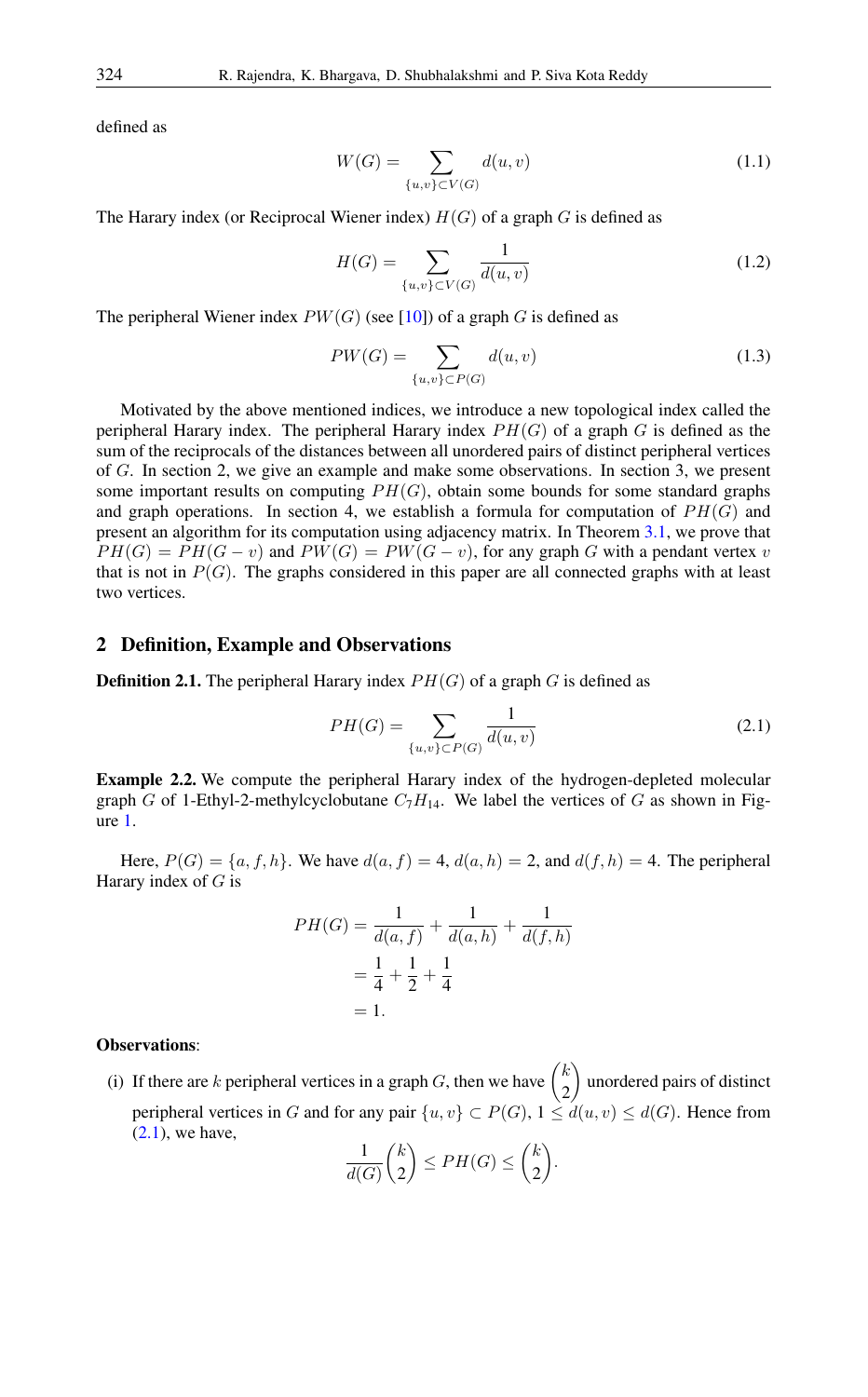

<span id="page-2-0"></span>Figure 1. 1-Ethyl-2-methylcyclobutane  $C_7H_{14}$  and the corresponding hydrogen-depleted molecular graph G

(ii) In any graph  $G, P(G) \subseteq V(G)$ . Therefore,

$$
PH(G) \leq H(G)
$$

and it is easy to see that

 $PH(G) = H(G) \iff G$  is a peripheral graph.

(iii) For any graph  $G$  with  $k$  peripheral vertices, by AM-HM inequality, we have,

$$
PW(G)\cdot PH(G) \geq \binom{k}{2}^2.
$$

(iv) For an almost self-centered graph  $G$ ,

<span id="page-2-1"></span>
$$
PH(G) = \frac{1}{d(G)}.
$$

(v) For a graph  $G$ ,

$$
PH(G) = H(G) - \sum_{\substack{u \in P(G), \\ v \in V(G) - P(G)}} \frac{1}{d(u,v)} - \sum_{\{u,v\} \in V(G) - P(G)} \frac{1}{d(u,v)} \tag{2.2}
$$

(vi) For an almost peripheral graph  $G$  with (unique) central vertex  $c$ ,

$$
PH(G) = H(G) - \sum_{v \in V(G) - \{c\}} \frac{1}{d(c, v)}.
$$

(vii) For a graph G of diameter 2 with n vertices and  $k \ge 2$  vertices of eccentricity 1, from [\(2.2\)](#page-2-1), it follows that,

$$
PH(G) = H(G) - k(n-k) - \binom{k}{2}.
$$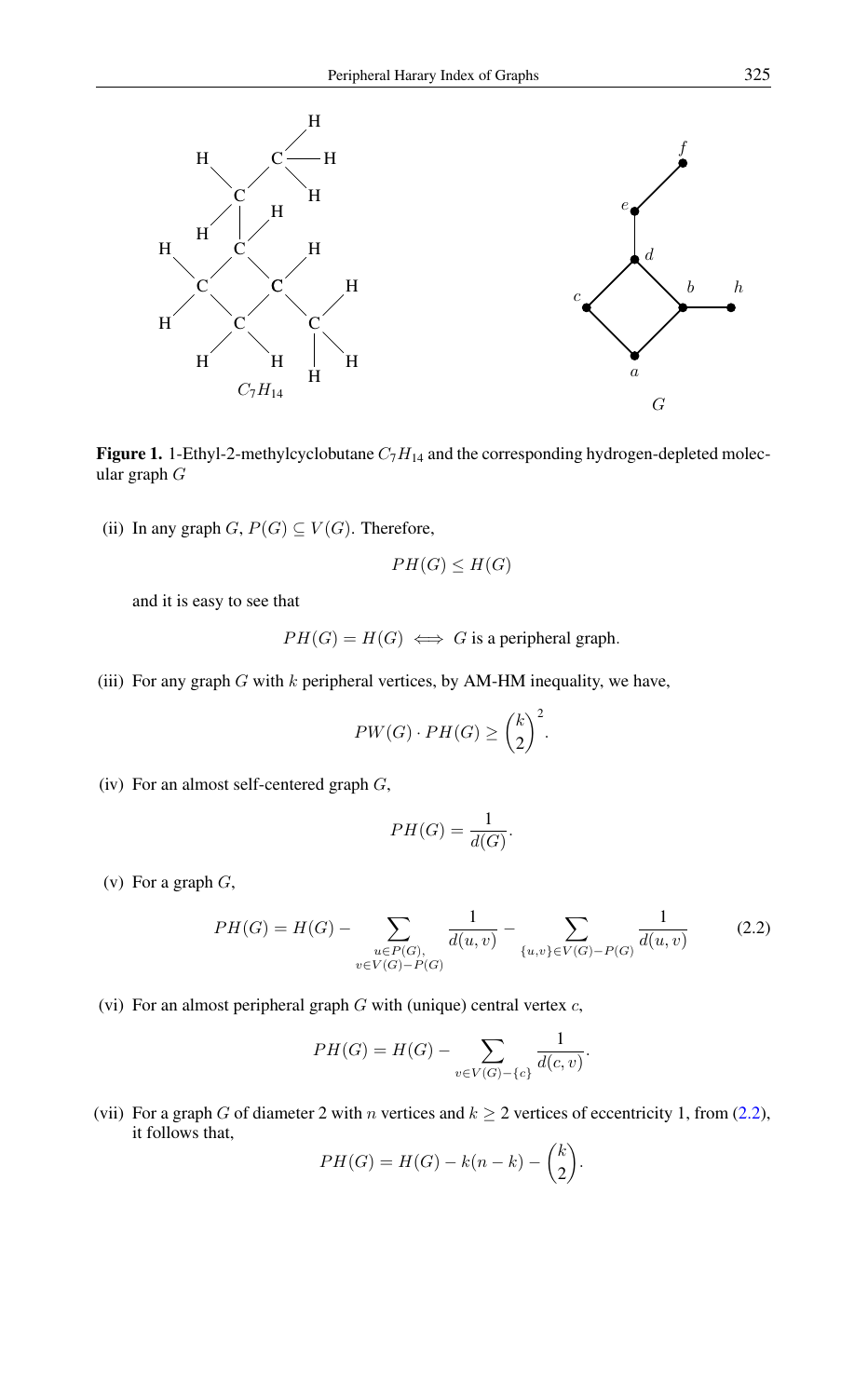### 3 Some Important Results

<span id="page-3-0"></span>**Theorem 3.1.** Let G be a graph and v be a pendant vertex that is not in  $P(G)$ . Then  $PH(G)$  $PH(G - v)$  and  $PW(G) = PW(G - v)$ .

*Proof.* Since  $v \notin P(G)$  and v is a pendant vertex, it follows that,  $e_G(u) = e_{G-v}(u)$ ,  $\forall u \in$  $V(G - v)$  and  $e_G(v) < d(G)$ . Hence

$$
d(G) = \max\{e_G(u) : u \in V(G) - \{v\}\}\
$$

$$
= \max\{e_{G-v}(u) : u \in V(G - v)\}\
$$

$$
= d(G - v).
$$

We claim that  $P(G) = P(G - v)$ . Let  $u \in P(G - v)$ . Then  $e_{G-v}(u) = d(G - v) = d(G)$ . Hence  $u \in P(G)$ . So  $P(G - v) \subseteq P(G)$ . Suppose that  $u \in P(G)$ . Then  $e_G(u) = d(G) = d(G - v)$ , where  $u \neq v$  by assumption. Hence  $u \in P(G - v)$ . So  $P(G - v) \subseteq P(G)$ . This proves the claim and hence the result.  $\Box$ 

From the Theorem [3.1,](#page-3-0) the following corollary is immediate.

**Corollary 3.2.** Let G be a graph and S be the set of all pendant vertices which are not in  $P(G)$ . *Then*  $PH(G) = PH(G - S)$  *and*  $PW(G) = PW(G - S)$ *, where*  $G - S$  *denotes the graph obtained from* G *by removing all the vertices in* S*.*

**Proposition 3.3.** *For the wheel graph*  $W_n$  *on*  $n \geq 4$  *vertices,* 

$$
PH(W_n) = \begin{cases} 6, & \text{if } n = 4; \\ (n-1)(n-3), & \text{if } n \ge 5. \end{cases}
$$

*Proof.* We have  $W_4 = K_4$ , and so  $PH(W_4) = H(W_4) = 6$ .

In  $W_n$ ,  $n \geq 5$ , there are  $n-1$  peripheral vertices. Let v be a peripheral vertex. There are exactly 2 peripheral vertices adjacent to v and there are exactly  $n - 1 - 1 - 2 = n - 4$ vertices at distance 2 from  $v$ . Therefore the sum of distances from  $v$  to other peripheral vertices is  $1 \cdot 2 + 2 \cdot (n-4) = 2(n-3)$ . Since there are  $n-1$  peripheral vertices,

$$
PH(W_n) = \frac{1}{2} \cdot 2(n-1)(n-3) = (n-1)(n-3).
$$

**Proposition 3.4.** Let  $Wd(n, m)$  denotes the windmill graph constructed for  $n \geq 2$  and  $m \geq 2$  by *joining* m *copies of the complete graph*  $K_n$  *at a shared common vertex v. Then we have* 

$$
PH(Wd(n, m)) = \frac{m(n - 1)(n - 2)}{2} + \frac{m(m - 1)(n - 1)^2}{4}.
$$

*Hence,*

*(i) for the friendship graph*  $F_k$  *on*  $2k + 1$  *vertices,* 

$$
PH(F_k)=k^2;
$$

*(ii) for the star*  $K_{1,n}$  *on*  $n+1$  *vertices,* 

$$
PH(K_{1,n})=\frac{n(n-1)}{4}.
$$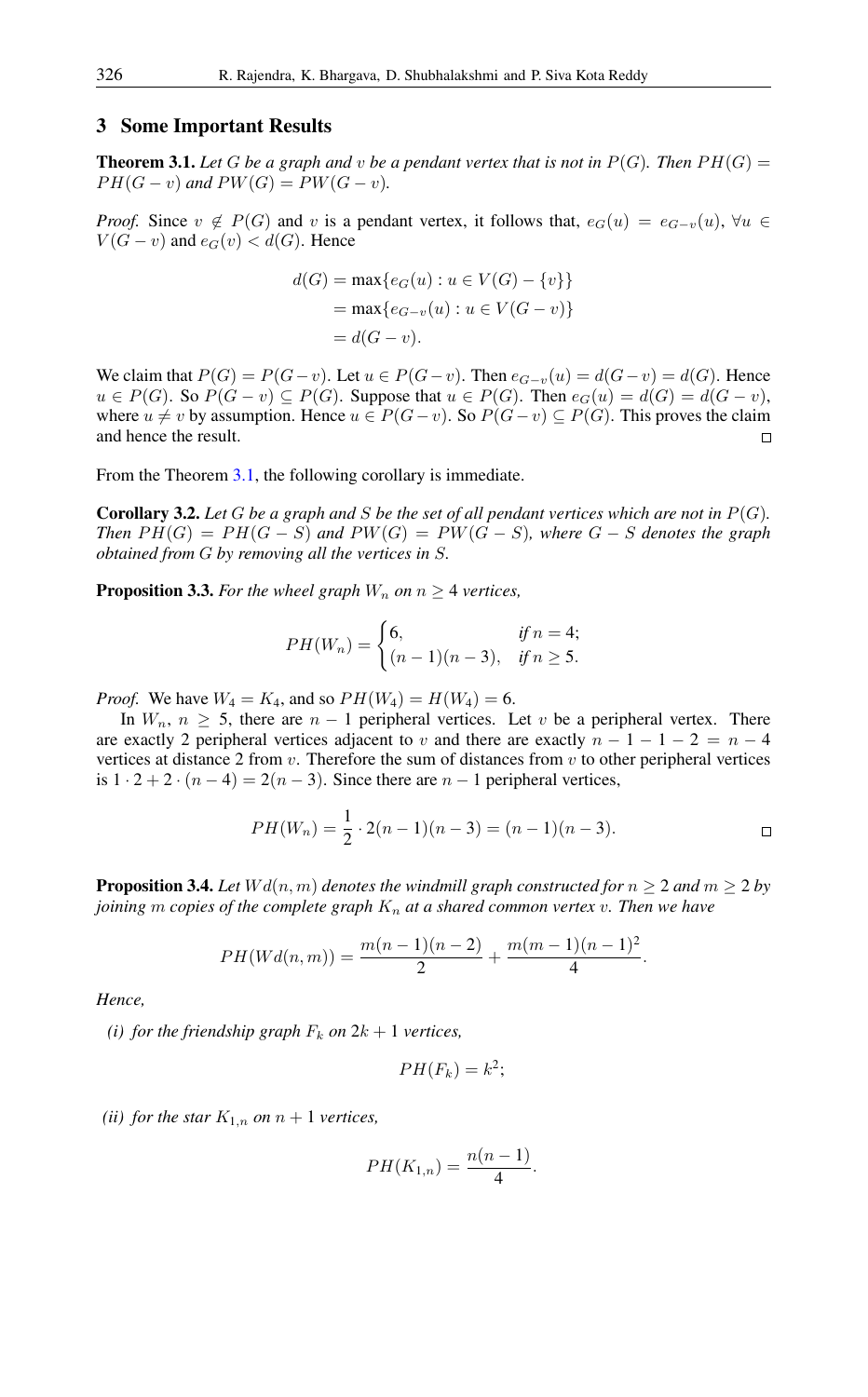*Proof.* Clearly, the diameter of  $Wd(n, m)$  is 2 and  $P(Wd(n, m)) = V - \{v\}$ . Let  $H_1, \ldots, H_m$  be the components of  $Wd(n, m)-v$ . Note that  $H_i \cong K_{n-1}$ ,  $\forall i$  and for any  $u, v \in P(Wd(n, m)), u \neq v$  $v$ , we have

$$
d(u, v) = \begin{cases} 1, & \text{if } \{u, v\} \subset V(H_i) \text{ for some } i, \ 1 \le i \le m; \\ 2, & \text{if } u \in V(H_i), \ v \in V(H_j), \ 1 \le i < j \le m \end{cases}
$$

Hence from  $(2.1)$ , we have

$$
PH(Wd(n, m)) = \sum_{\{u,v\} \subset P(Wd(n, m))} \frac{1}{d(u, v)}
$$
  
= 
$$
\sum_{\{u,v\} \subset V(H_i), \atop 1 \le i \le m} \frac{1}{1} + \sum_{u \in V(H_i), v \in V(H_j), \atop 1 \le i < j \le m} \frac{1}{2}
$$
  
= 
$$
m \binom{n-1}{2} + \frac{1}{2} \cdot \frac{1}{2} m(n-1)(n-1)(m-1)
$$
  
= 
$$
\frac{m(n-1)(n-2)}{2} + \frac{m(m-1)(n-1)^2}{4}.
$$
 (3.1)

Since the friendship graph  $F_k$  on  $2k + 1$  vertices is nothing but  $Wd(3, k)$ , it follows from  $(3.1)$  that

<span id="page-4-0"></span>
$$
PH(F_k) = \frac{k(3-1)(3-2)}{2} + \frac{k(k-1)(3-1)^2}{4}
$$
  
=  $k^2$ .

Since the star  $K_{1,n}$  on  $n+1$  vertices is nothing but  $Wd(2, n)$ , it follows from [\(3.1\)](#page-4-0) that

$$
PH(F_k) = \frac{n(2-1)(2-2)}{2} + \frac{n(n-1)(2-1)^2}{4}
$$

$$
= \frac{n(n-1)}{4}.
$$

**Proposition 3.5.** Let G be the corona product  $K_m \circ K_n$  of complete graphs  $K_m$  and  $K_n$  where  $m \geq 2$  *and*  $n \geq 1$ *. Then we have* 

$$
PH(G) = \frac{mn(n-1)}{2} + \frac{m(m-1)n^2}{6}.
$$

*Proof.* The set of peripheral vertices of G,  $P(G) = V(G) - V(K_m)$  (that is all vertices of G lying in the different copies of  $K_n$ ). Let  $H_1, \ldots, H_m$  be the components of  $G - V(K_m)$  (that is the graph obtained from G by deleting the vertices of the copy of  $K_m$ ). Note that  $H_i \cong K_n$ ,  $\forall i$ and for any  $u, v \in P(G)$ ,  $u \neq v$ , we have,

$$
d(u, v) = \begin{cases} 1, & \text{if } \{u, v\} \subset V(H_i) \text{ for some } i, \ 1 \le i \le m; \\ 3, & \text{if } u \in V(H_i), \ v \in V(H_j), 1 \le i < j \le m \end{cases}
$$

Hence from  $(2.1)$ , we have

$$
PH(G) = \sum_{\{u,v\} \subset P(G)} \frac{1}{d(u,v)}
$$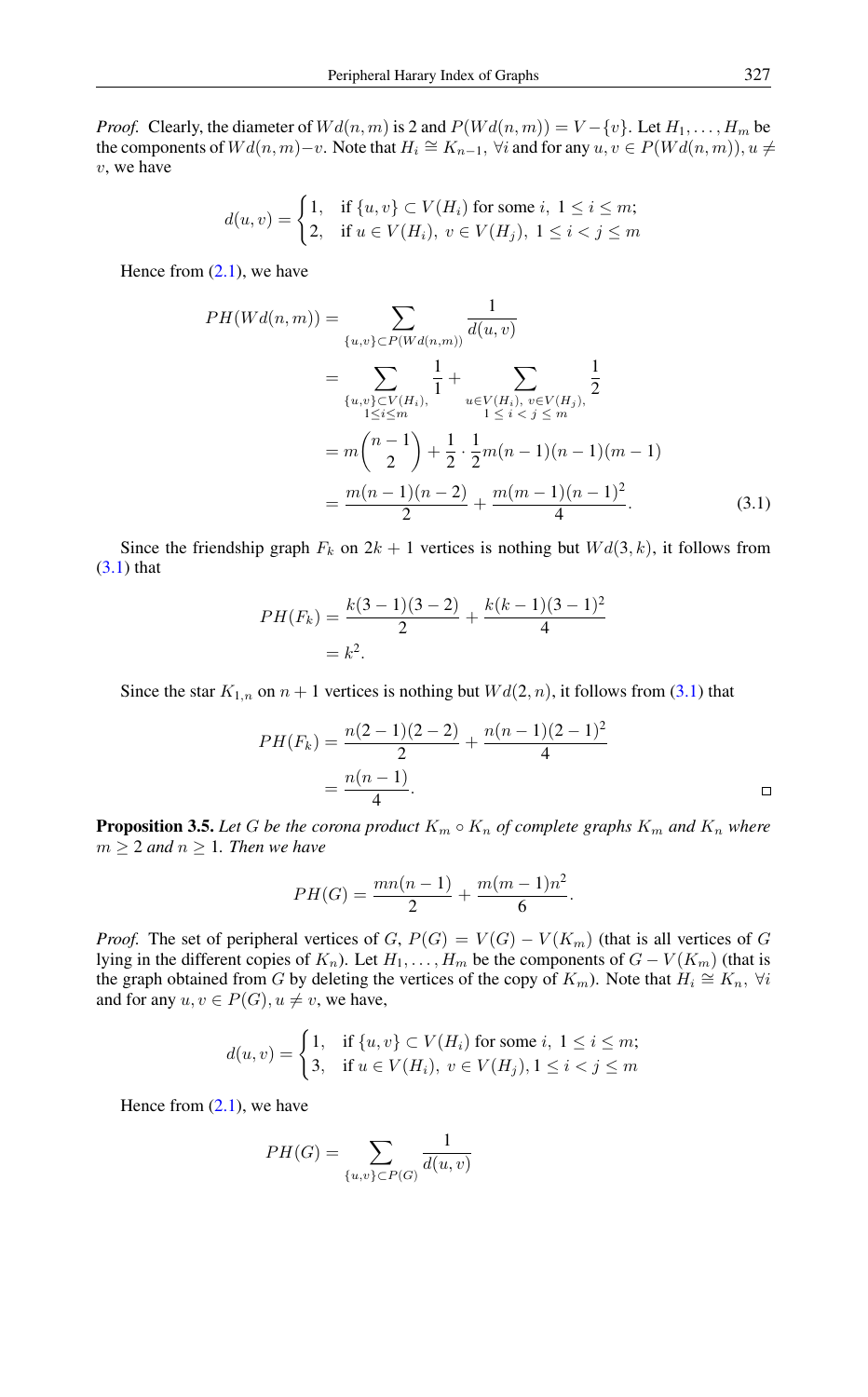$$
= \sum_{\substack{\{u,v\} \subset V(H_i), \\ 1 \le i \le m}} \frac{1}{1} + \sum_{\substack{u \in V(H_i), v \in V(H_j), \\ 1 \le i < j \le m}} \frac{1}{3}
$$

$$
= \frac{mn(n-1)}{2} + \frac{m(m-1)n^2}{6}.
$$

**Proposition 3.6.** Let G be a graph with  $m \geq 2$  vertices. Let G' be the corona product  $G \circ K_n$  of G and the complete graph  $K_n$ ,  $n \geq 1$ . Then

$$
\frac{kn(n-1)}{2} + \frac{k(k-1)n^2}{2(d(G)+2)} \leq PH(G') \leq \frac{kn(n-1)}{2} + \frac{k(k-1)n^2}{6},
$$

*where*  $k = |P(G)|$ *.* 

*Proof.* Let  $H_1, \ldots, H_m$  be the components of  $G' - V(G)$ . Note that  $H_i \cong K_n$ ,  $\forall i$ . Let  $v_1, \ldots, v_k$  be the peripheral vertices of G. Then, clearly  $P(G') = \bigcup_{i=1}^k V(H_i)$ . Now, for  $\{u, v\} \subset V(H_i)$ ,  $1 \leq i \leq k$ , we have,  $d(u, v) = 1$ , and for  $u \in V(H_i)$ ,  $v \in V(H_j)$ ,  $i \neq j$ , we have

<span id="page-5-2"></span><span id="page-5-0"></span>
$$
3 \le d_{G'}(u, v) \le d(G) + 2 \tag{3.2}
$$

Hence from  $(2.1)$ , we have

$$
PH(G') = \sum_{\{u,v\} \subset P(G') \atop 1 \le i \le k} \frac{1}{d(u,v)}
$$
  
= 
$$
\sum_{\{u,v\} \subset V(H_i), \atop 1 \le i \le k} \frac{1}{1} + \sum_{u \in V(H_i), v \in V(H_j), \atop 1 \le i < j \le k} \frac{1}{d_{G'}(u,v)}
$$
  
= 
$$
k \frac{n(n-1)}{2} + \sum_{u \in V(H_i), v \in V(H_j), \atop 1 \le i < j \le k} \frac{1}{d_{G'}(u,v)}
$$
(3.3)

From  $(3.2)$ , we have

$$
\sum_{u \in V(H_i), v \in V(H_j), \atop 1 \leq i < j \leq k} \frac{1}{d(G) + 2} \leq \sum_{u \in V(H_i), v \in V(H_j), \atop 1 \leq i < j \leq k} \frac{1}{d_{G'}(u, v)} \leq \sum_{u \in V(H_i), v \in V(H_j), \atop 1 \leq i < j \leq k} \frac{1}{3},
$$

that is

<span id="page-5-1"></span>
$$
\frac{k(k-1)n^2}{2\left(d(G)+2\right)} \le \sum_{\substack{u \in V(H_i), \ v \in V(H_j), \ d_{G'}(u,v) \\ 1 \le i < j \le k}} \frac{1}{d_{G'}(u,v)} \le \frac{k(k-1)n^2}{6} \tag{3.4}
$$

Using  $(3.4)$  in  $(3.3)$ , we have

$$
\frac{kn(n-1)}{2} + \frac{k(k-1)n^2}{2(d(G)+2)} \le PH(G') \le \frac{kn(n-1)}{2} + \frac{k(k-1)n^2}{6}.
$$

**Proposition 3.7.** Let  $G = (V, E)$  be a graph with  $n \geq 1$  vertices. Let G' be the corona product  $K_m \circ G$  *of the complete graph*  $K_m$ *,*  $m \geq 2$  *and G. Then* 

$$
PH(G) = \frac{m}{2}|E| + \frac{mn(n-1)}{4} + \frac{m(m-1)n^2}{6}.
$$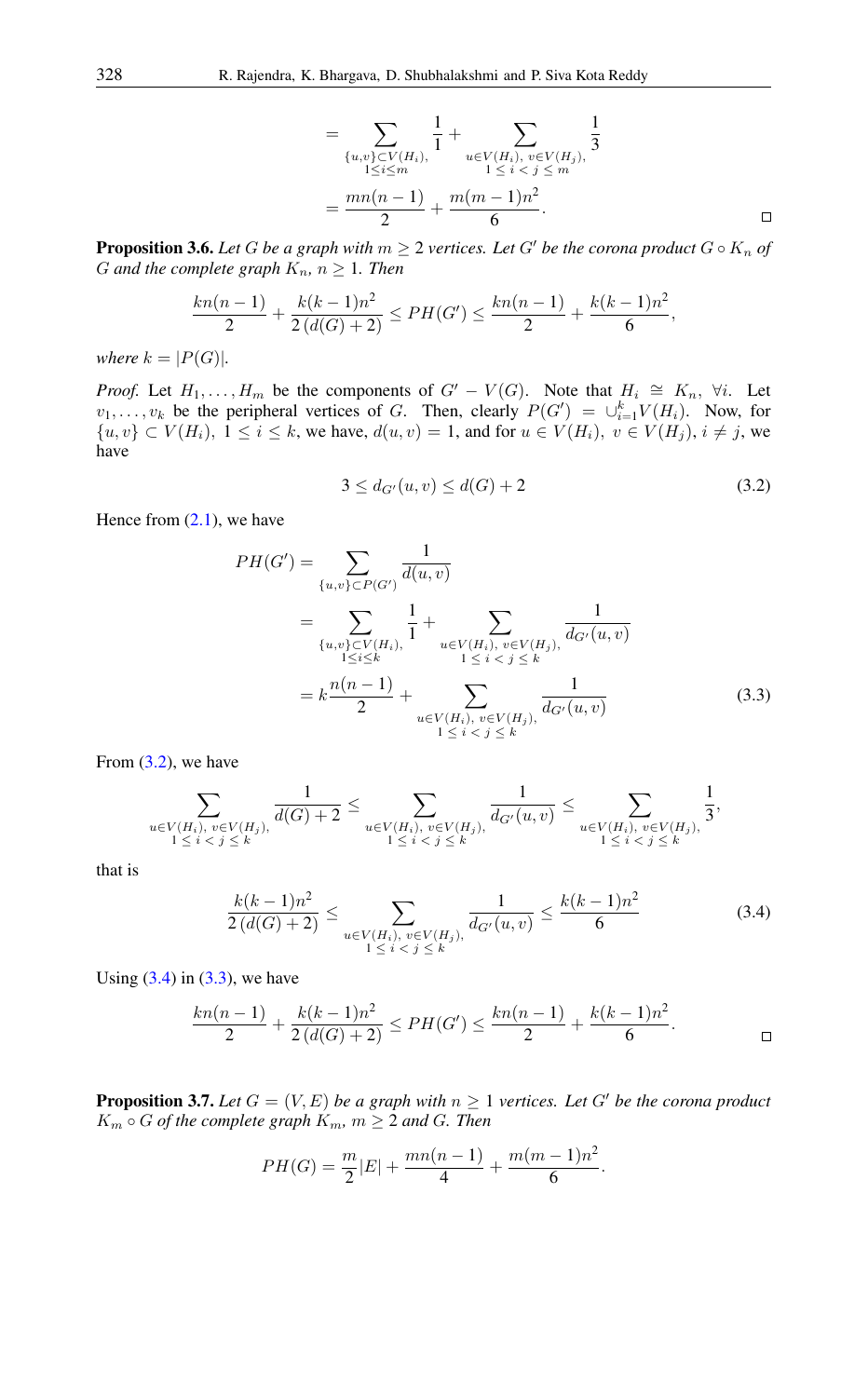*Proof.* The set of peripheral vertices of  $G'$ ,  $P(G') = V(G') - V(K_m)$ . Let  $H_1, \ldots, H_m$  be the components of  $G' - V(K_m)$ . Note that  $H_i \cong G$ ,  $\forall i$  and for any  $u, v \in P(G')$ ,  $u \neq v$ , we have,

$$
d_{G'}(u,v) = \begin{cases} 1, & \text{if } \{u,v\} \subset V(H_i) \text{ for some } i, \ 1 \le i \le m \text{ and } u \sim v; \\ 2, & \text{if } \{u,v\} \subset V(H_i) \text{ for some } i, \ 1 \le i \le m \text{ and } u \not\sim v; \\ 3, & \text{if } u \in V(H_i), \ v \in V(H_j), \ 1 \le i < j \le m. \end{cases}
$$

Hence from  $(2.1)$ , we have

$$
PH(G') = \sum_{\{u,v\} \subset P(G')} \frac{1}{d_{G'}(u,v)}
$$
  
= 
$$
\sum_{\{u,v\} \subset V(H_i), \atop 1 \le i \le m} \frac{1}{1} + \sum_{\{u,v\} \subset V(H_i), \atop 1 \le i \le m} \frac{1}{2} + \sum_{\substack{u \in V(H_i), \, v \in V(H_j), \, 3 \le i \le m \\ 1 \le i < j \le m}} \frac{1}{3}
$$
  
= 
$$
m|E| + \frac{1}{2}m \left[ \frac{n(n-1)}{2} - |E| \right] + \frac{m(m-1)n^2}{6}
$$
  
= 
$$
\frac{m}{2}|E| + \frac{mn(n-1)}{4} + \frac{m(m-1)n^2}{6}.
$$

**Proposition 3.8.** *Let* G *be a graph with*  $m \geq 2$  *vertices and* H *be a graph with*  $n \geq 1$  *vertices. Let*  $G'$  *be the corona product*  $G \circ H$  *of the graphs*  $G$  *and*  $H$ *. Then* 

$$
\frac{k}{2}|E(H)| + \frac{kn(n-1)}{4} + \frac{k(k-1)n^2}{2(d(G)+2)}
$$
  
\n
$$
\leq PH(G') \leq \frac{k}{2}|E(H)| + \frac{kn(n-1)}{4} + \frac{k(k-1)n^2}{6},
$$

*where*  $k = |P(G)|$ *.* 

*Proof.* Let  $H_1, \ldots, H_m$  be the components of  $G' - V(G)$ . Note that  $H_i \cong H$ ,  $\forall i$ . Let  $v_1, \ldots, v_k$ be the peripheral vertices of G. Then, clearly  $P(G') = \bigcup_{i=1}^{k} V(H_i)$ . Now, for any  $u, v \in$  $P(G')$ ,  $u \neq v$ , we have

$$
d_{G'}(u,v) = \begin{cases} 1, & \text{if } \{u,v\} \subset V(H_i) \text{ for some } i, \ 1 \le i \le k \text{ and } u \sim v; \\ 2, & \text{if } \{u,v\} \subset V(H_i) \text{ for some } i, \ 1 \le i \le k \text{ and } u \not\sim v, \end{cases}
$$

and for  $u \in V(H_i)$ ,  $v \in V(H_j)$ ,  $1 \leq i < j \leq k$ , we have

<span id="page-6-0"></span>
$$
3 \le d_{G'}(u, v) \le d(G) + 2 \tag{3.5}
$$

Hence from  $(2.1)$ , we have

$$
PH(G') = \sum_{\{u,v\} \subset P(G') \atop \{u,v\} \subset V(H_i), \atop 1 \le i \le k} \frac{1}{1} + \sum_{\{u,v\} \subset V(H_i), \atop 1 \le i \le k} \frac{1}{2} + \sum_{\substack{u \in V(H_i), \ v \in V(H_j), \atop 1 \le i < j \le k}} \frac{1}{d_{G'}(u,v)}
$$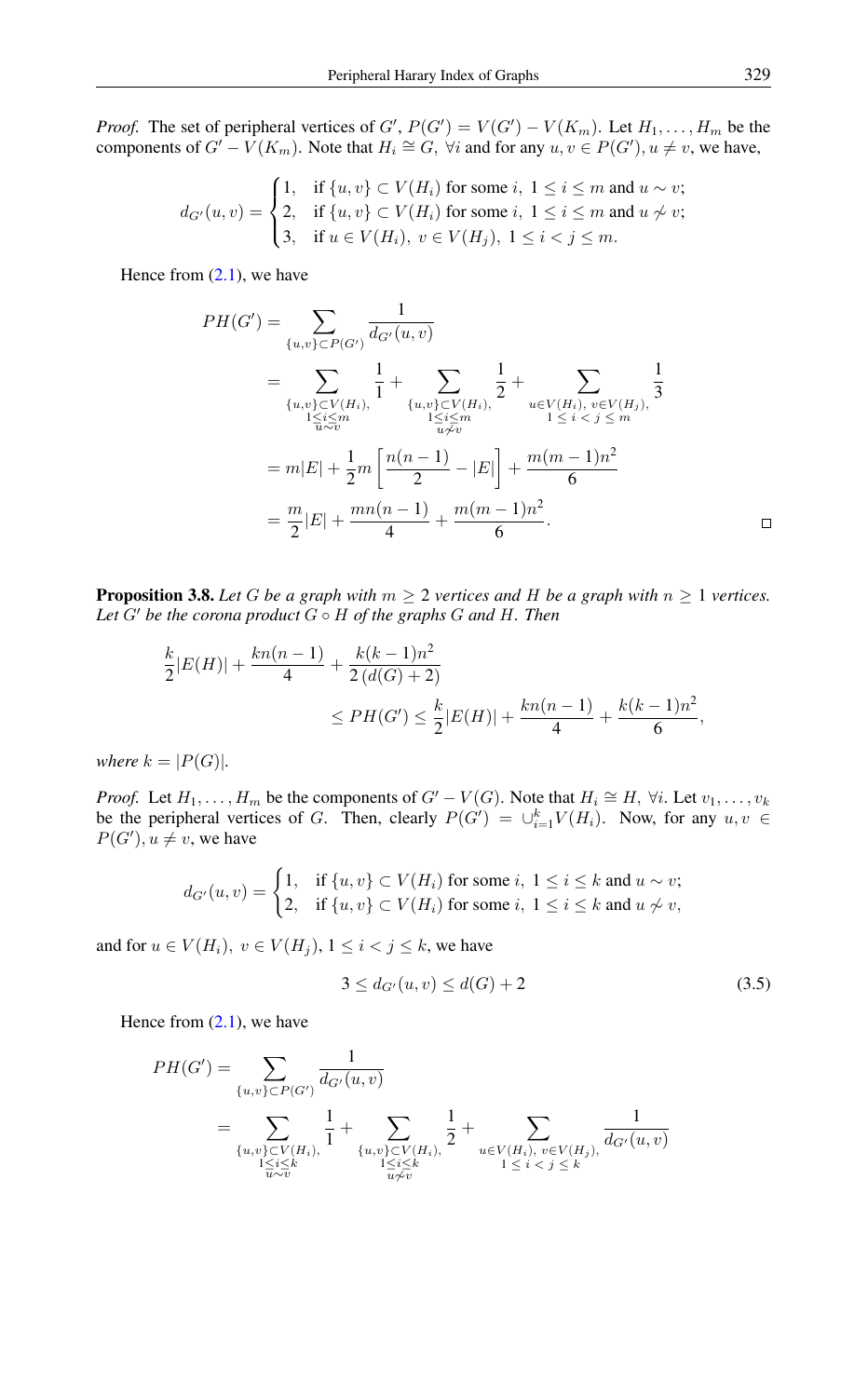<span id="page-7-1"></span>
$$
= k|E(H)| + \frac{1}{2}k\left[\frac{n(n-1)}{2} - |E(H)|\right] + \sum_{\substack{u \in V(H_i), v \in V(H_j), \\ 1 \le i < j \le k}} \frac{1}{d_{G'}(u,v)}
$$
\n
$$
= \frac{k}{2}|E(H)| + \frac{kn(n-1)}{4} + \sum_{\substack{u \in V(H_i), v \in V(H_j), \\ 1 \le i < j \le k}} \frac{1}{d_{G'}(u,v)}\tag{3.6}
$$

From  $(3.5)$ , we have

$$
\sum_{\substack{u \in V(H_i), v \in V(H_j), \ 1 \leq i < j \leq k}} \frac{1}{d(G) + 2} \leq \sum_{\substack{u \in V(H_i), v \in V(H_j), \ dG'(u,v) \\ 1 \leq i < j \leq k}} \frac{1}{d_{G'}(u,v)} \leq \sum_{\substack{u \in V(H_i), v \in V(H_j), \ 3}} \frac{1}{3},
$$

that is

<span id="page-7-0"></span>
$$
\frac{k(k-1)n^2}{2\left(d(G)+2\right)} \le \sum_{\substack{u \in V(H_i), \ v \in V(H_j), \ d_{G'}(u,v) \\ 1 \le i < j \le k}} \frac{1}{d_{G'}(u,v)} \le \frac{k(k-1)n^2}{6} \tag{3.7}
$$

Using  $(3.7)$  in  $(3.6)$ , we have

$$
\frac{k}{2}|E(H)| + \frac{kn(n-1)}{4} + \frac{k(k-1)n^2}{2(d(G)+2)}
$$
  
\n
$$
\leq PH(G') \leq \frac{k}{2}|E(H)| + \frac{kn(n-1)}{4} + \frac{k(k-1)n^2}{6}.
$$

**Proposition 3.9.** For the  $m \times n$  grid graph  $P_m \times P_n$  *(the graph Cartesian product of path graphs*) *on*  $m \geq 2$  *and*  $n \geq 2$  *vertices)*,

$$
PH(P_m \times P_n) = 2\left(\frac{1}{m-1} + \frac{1}{n-1} + \frac{1}{m+n-2}\right).
$$

*Hence, for the ladder graph*  $P_n \times P_2$ *,* 

<span id="page-7-2"></span>
$$
PH(P_n \times P_2) = 2\left(\frac{1}{n-1} + \frac{1}{n} + 1\right).
$$

*Proof.* In the grid graph  $P_m \times P_n$ , there are exactly 4 peripheral vertices each of eccentricity  $m + n$ , situated at the four corners of the grid. Let  $v_1, v_2, v_3$  and  $v_4$  be the peripheral vertices  $P_m \times P_n$ . Therefore from [\(2.1\)](#page-1-0), we have

$$
PH(P_m \times P_n) = \sum_{1 \le i < j \le 4} \frac{1}{d(v_i, v_j)}
$$
\n
$$
= 2\left(\frac{1}{m-1} + \frac{1}{n-1} + \frac{1}{m+n-2}\right) \tag{3.8}
$$

From [\(3.8\)](#page-7-2), for the ladder graph  $P_n \times P_2$ , it follows that,

$$
PH(P_n \times P_2) = 2\left(\frac{1}{n-1} + \frac{1}{2-1} + \frac{1}{n+2-2}\right)
$$

$$
= 2\left(\frac{1}{n-1} + \frac{1}{n} + 1\right).
$$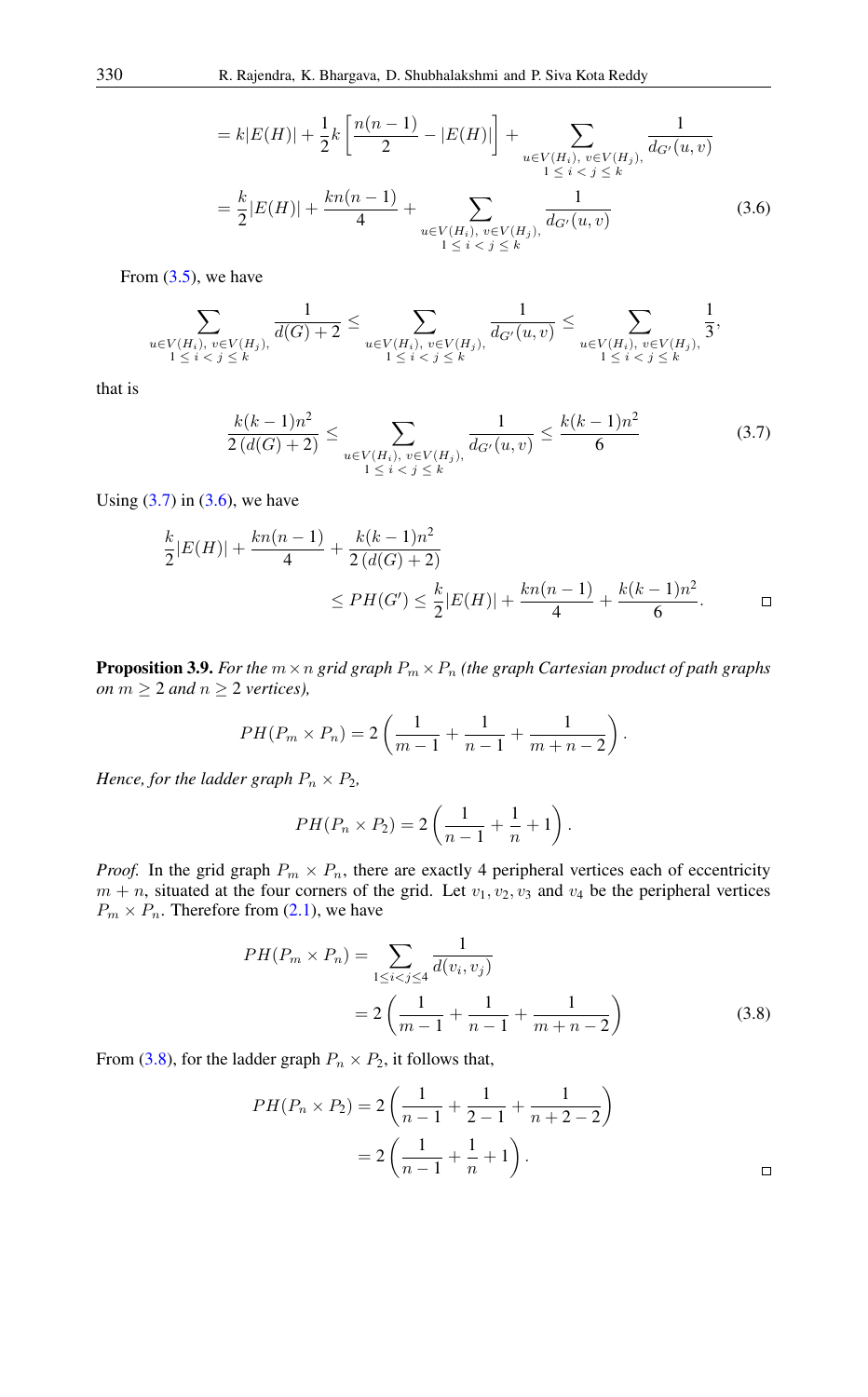**Proposition 3.10.** *Let*  $G = P_m \times C_n$  *denote the cylinder graph with*  $m \geq 2$  *and*  $n \geq 3$ *. Then* 

$$
PH(G) = 2PH(C_n) + nPH(P_m) + 2n\left(\frac{1}{m} + \frac{1}{m+1} + \dots + \frac{1}{m+\lfloor \frac{n}{2} \rfloor - 2}\right) + \frac{n2^{\epsilon(n)}}{m+\lfloor \frac{n}{2} \rfloor - 1},
$$

where  $\epsilon(n) = \begin{cases} 0 & \text{when } n \text{ is even;} \\ 1 & \text{otherwise.} \end{cases}$ 1 *when* n *is odd*.

*Proof.* We have

$$
PH(C_n) = H(C_n) = \frac{n}{2} \left[ 2 \left( 1 + \frac{1}{2} + \dots + \frac{1}{\left\lfloor \frac{n}{2} \right\rfloor - 1} \right) + \frac{2^{\epsilon(n)}}{\left\lfloor \frac{n}{2} \right\rfloor} \right]
$$
(3.9)

and

<span id="page-8-1"></span><span id="page-8-0"></span>
$$
PH(P_m) = \frac{1}{d(P_m)} = \frac{1}{m-1}
$$
\n(3.10)

Clearly, the number of peripheral vertices in G is  $2n$ . For any  $v \in P(G)$ , we have

$$
\sum_{u \in P(G) - \{v\}} \frac{1}{d_G(u, v)}
$$
\n
$$
= 2\left(1 + \frac{1}{2} + \dots + \frac{1}{\left\lfloor\frac{n}{2}\right\rfloor - 1}\right) + \frac{2^{\epsilon(n)}}{\left\lfloor\frac{n}{2}\right\rfloor} + \frac{1}{m - 1}
$$
\n
$$
+ 2\left(\frac{1}{(m - 1) + 1} + \frac{1}{(m - 1) + 2} + \dots + \frac{1}{(m - 1) + \left\lfloor\frac{n}{2}\right\rfloor - 1}\right) + \frac{2^{\epsilon(n)}}{(m - 1) + \left\lfloor\frac{n}{2}\right\rfloor}.
$$

Hence,

$$
PH(G) = \frac{1}{2} \sum_{v \in P(G)} \sum_{u \in P(G) - \{v\}} \frac{1}{d_G(u, v)}
$$
  
=  $n \left[ 2 \left( 1 + \frac{1}{2} + \dots + \frac{1}{\left\lfloor \frac{n}{2} \right\rfloor - 1} \right) + \frac{2^{\epsilon(n)}}{\left\lfloor \frac{n}{2} \right\rfloor} \right] + \frac{n}{m - 1}$   
+  $2n \left( \frac{1}{(m - 1) + 1} + \frac{1}{(m - 1) + 2} + \dots + \frac{1}{(m - 1) + \left\lfloor \frac{n}{2} \right\rfloor - 1} \right)$   
+  $\frac{n2^{\epsilon(n)}}{(m - 1) + \left\lfloor \frac{n}{2} \right\rfloor}$   
=  $2PH(C_n) + nPH(P_m) + 2n \left( \frac{1}{m} + \frac{1}{m + 1} + \dots + \frac{1}{m + \left\lfloor \frac{n}{2} \right\rfloor - 2} \right)$   
+  $\frac{n2^{\epsilon(n)}}{m + \left\lfloor \frac{n}{2} \right\rfloor - 1}$  (using (3.9) and (3.10)).

 $\Box$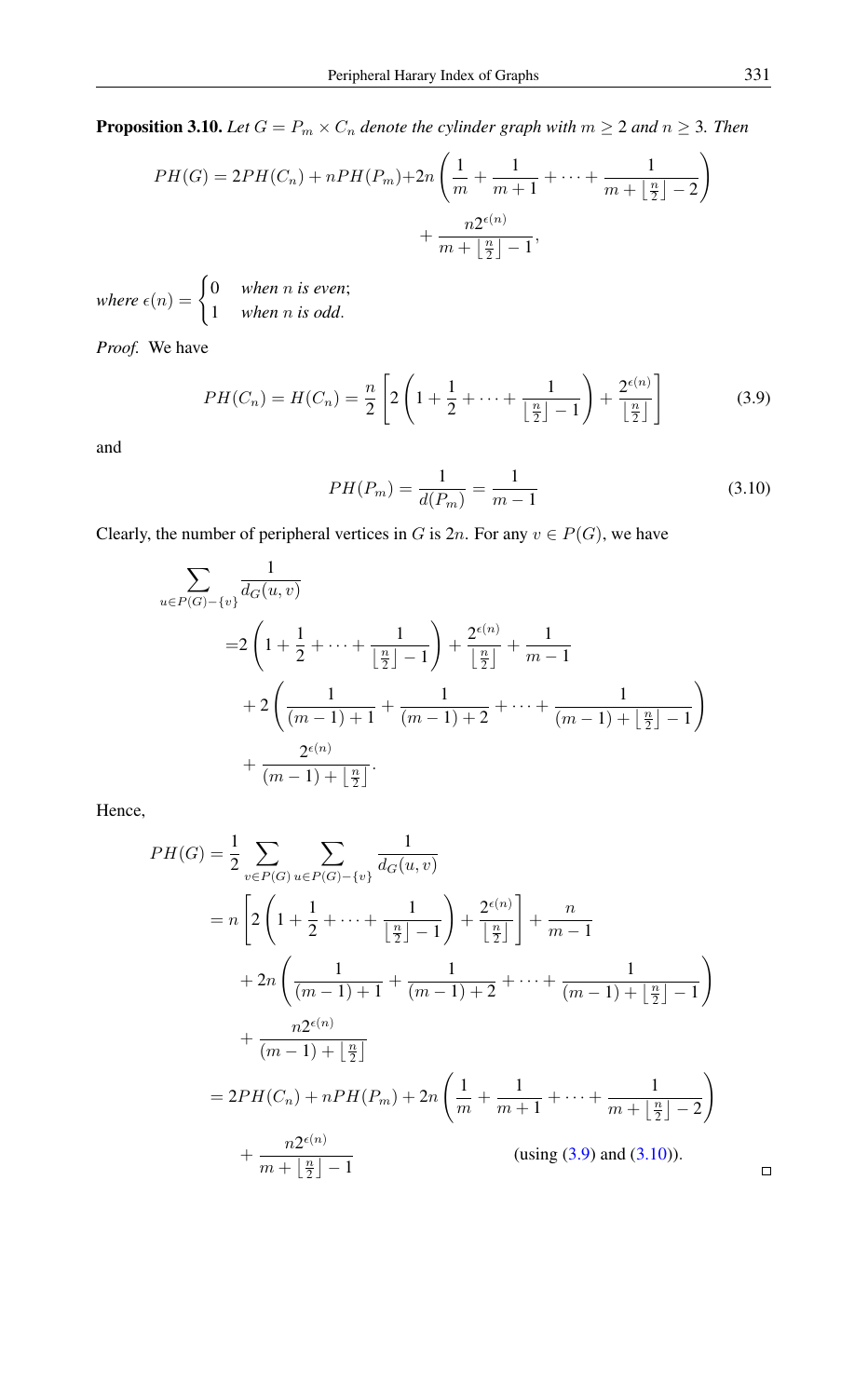We use the following two lemmas (see [\[7\]](#page-12-5)) to discuss the computation of Peripheral Harary index for the Cartesian product of graphs.

<span id="page-9-1"></span>**Lemma 3.11.** [\[7\]](#page-12-5) Let G and H be graphs, and let  $(g,h), (g^{'},h^{'})$  be vertices of  $G \times H$ . Then

$$
d_{G \times H}((g, h), (g', h')) = d_G(g, g') + d_H(h, h').
$$

<span id="page-9-0"></span>**Lemma 3.12.** [\[7\]](#page-12-5) For two graphs  $G_1$  and  $G_2$ ,

$$
P(G_1 \times G_2) = P(G_1) \times P(G_2).
$$

<span id="page-9-3"></span>**Theorem 3.13.** For two graphs  $G_1$  and  $G_2$  with  $k_1$  and  $k_2$  peripheral vertices respectively,

$$
k_2 PH(G_1) + k_1 PH(G_2) + \frac{1}{d(G_1) + d(G_2)} {k_1 \choose 2} {k_2 \choose 2}
$$
  
\n
$$
\le PH(G_1 \times G_2) \le k_2 PH(G_1) + k_1 PH(G_2) + \frac{1}{2} {k_1 \choose 2} {k_2 \choose 2}.
$$

*Proof.* Let  $P(G_1) = \{u_1, \ldots u_{k_1}\}\$  and  $P(G_2) = \{v_1, \ldots v_{k_2}\}\$ . From [\(2.1\)](#page-1-0), we write

$$
PH(G_1) = \sum_{1 \le i < j \le k_1} \frac{1}{d_{G_1}(u_i, u_j)}\tag{3.11}
$$

and

$$
PH(G_2) = \sum_{1 \le i < j \le k_2} \frac{1}{d_{G_2}(v_i, v_j)}\tag{3.12}
$$

By Lemma  $3.12$  and using  $(2.1)$ , we have

$$
PH(G_1 \times G_2) = \sum_{\substack{1 \le i, j \le k, 1 \le k, l \le k, \\ i \neq j \text{ or } k \neq l}} \frac{1}{d_{G_1 \times G_2}((u_i, v_k), (u_j, v_l))}
$$
\n
$$
= \sum_{\substack{1 \le i, j \le k, 1, l \le k, l \le k, \\ i \neq j \text{ or } k \neq l}} \frac{1}{d_{G_1}(u_i, u_j) + d_{G_2}(v_k, v_l)} \quad \text{(from Lemma 3.11)}
$$
\n
$$
= \sum_{\substack{1 \le i < j \le k, \\ 1 \le k \le l \le k, \\ 1 \le k \le l \le k, \\ 1 \le k \le l \le k, \\ 1 \le k < l \le k \le l}} \frac{1}{d_{G_1}(u_i, u_j) + d_{G_2}(v_k, v_l)} + \sum_{\substack{1 \le i = j \le k, \\ 1 \le k < l \le k, \\ 1 \le k < l \le k, \\ 1 \le k < l \le k, \\ 1 \le k < l \le k, \\ 1 \le k < l \le k, \\ 1 \le k < l \le k, \\ 1 \le k < l \le k, \\ 1 \le k < l \le k, \end{cases}
$$
\n
$$
= k_2 PH(G_1) + k_1 PH(G_2) + \sum_{\substack{1 \le i < j \le k, \\ 1 \le k < l \le k, \\ 1 \le k < l \le k, \\ 1 \le k < l \le k, \\ 1 \le k < l \le k, \\ 1 \le k < l \le k, \end{cases}
$$
\n(3.13)

Now, for any  $1 \le i < j \le k_1$  and  $1 \le k < l \le k_2$ , we have

<span id="page-9-2"></span>
$$
2 \le d_{G_1}(u_i, u_j) + d_{G_2}(v_k, v_l) \le d(G_1) + d(G_2)
$$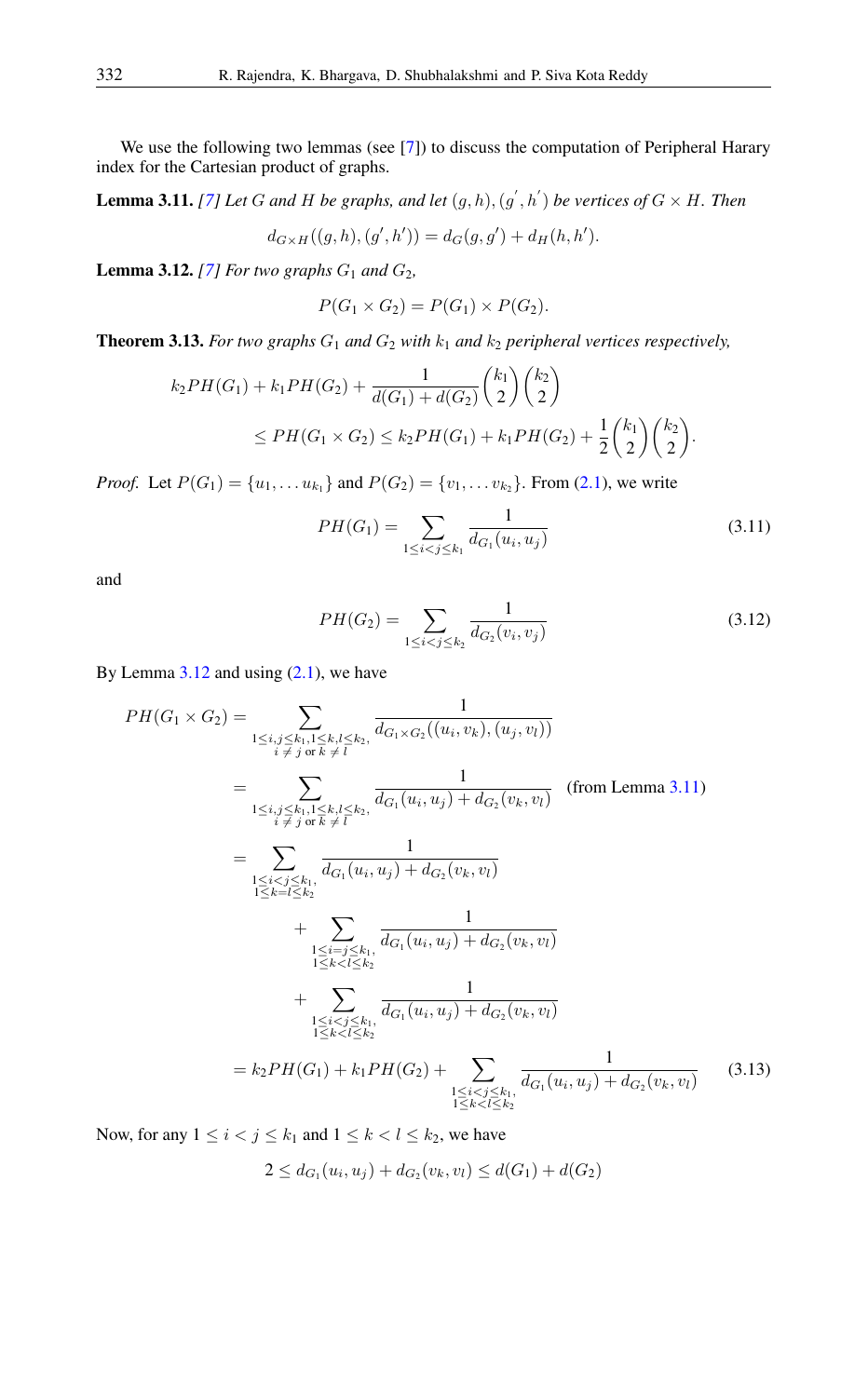which implies

$$
\sum_{\substack{1 \le i < j \le k_1, \\ 1 \le k < l \le k_2}} \frac{1}{d(G_1) + d(G_2)} \le \sum_{\substack{1 \le i < j \le k_1, \\ 1 \le k < l \le k_2}} \frac{1}{d_{G_1}(u_i, u_j) + d_{G_2}(v_k, v_l)} \le \sum_{\substack{1 \le i < j \le k_1, \\ 1 \le k < l \le k_2}} \frac{1}{2}
$$

that is

$$
\frac{1}{d(G_1) + d(G_2)} {k_1 \choose 2} {k_2 \choose 2} \le \sum_{\substack{1 \le i < j \le k_1, \ 1 \le k < l \le k_2}} \frac{1}{d_{G_1}(u_i, u_j) + d_{G_2}(v_k, v_l)} \le \frac{1}{2} {k_1 \choose 2} {k_2 \choose 2} \tag{3.14}
$$

Using [\(3.14\)](#page-10-0) in [\(3.13\)](#page-9-2), we get

<span id="page-10-0"></span>
$$
k_2 PH(G_1) + k_1 PH(G_2) + \frac{1}{d(G_1) + d(G_2)} {k_1 \choose 2} {k_2 \choose 2}
$$
  
\n
$$
\le PH(G_1 \times G_2) \le k_2 PH(G_1) + k_1 PH(G_2) + \frac{1}{2} {k_1 \choose 2} {k_2 \choose 2}.
$$

The following Corollary is immediate from Theorem [3.13.](#page-9-3)

Corollary 3.14. *For a graph* G *with* k *peripheral vertices,*

$$
2kPH(G) + \frac{1}{2d(G)} \binom{k}{2}^2 \le PH(G \times G) \le 2kPH(G) + \frac{1}{2} \binom{k}{2}^2.
$$

**Proposition 3.15.** Let  $G = T^k_{\Delta}$  denote the Dendrimer tree (see [\[14\]](#page-13-4)), which is a rooted tree with *level* k *where every non-pendent vertex is of degree* ∆*. Then*

$$
PH(G) = \begin{cases} \frac{\Delta(\Delta - 1)}{4}, & \text{for } k = 1; \\ \frac{\Delta(\Delta - 1)(\Delta - 2)}{4} + \frac{\Delta(\Delta - 1)^3}{8}, & \text{for } k = 2; \\ \frac{\Delta(\Delta - 1)^{k-1}}{4} \left[ (\Delta - 1) \left\{ 1 + \frac{1}{2} + \dots + \frac{1}{k-1} + \frac{(\Delta - 1)^{k-1}}{k} \right\} - 1 \right], & \text{for } k \ge 3. \end{cases}
$$

*Proof.* Clearly the number of peripheral vertices in G is  $\Delta(\Delta - 1)^{k-1}$ . For any  $v \in P(G)$ , we have

$$
\sum_{u \in P(G) - \{v\}} \frac{1}{d_G(u, v)} = \begin{cases} \frac{(\Delta - 1)}{2}, & \text{for } k = 1; \\ \frac{(\Delta - 2)}{2} + \frac{(\Delta - 1)^2}{4}, & \text{for } k = 2 \end{cases}
$$

and for  $k \geq 3$ ,

$$
\sum_{u \in P(G) - \{v\}} \frac{1}{d_G(u, v)} = \frac{(\Delta - 2)}{2} + \frac{(\Delta - 1)}{4} + \dots + \frac{(\Delta - 1)}{2(k - 1)} + \frac{(\Delta - 1)^k}{2k}
$$

$$
= \frac{(\Delta - 1)}{2} \left\{ 1 + \frac{1}{2} + \dots + \frac{1}{k - 1} + \frac{(\Delta - 1)^{k - 1}}{k} \right\} - \frac{1}{2}.
$$

Hence

$$
PH(G) = \frac{1}{2} \sum_{v \in P(G)} \sum_{u \in P(G) - \{v\}} \frac{1}{d_G(u, v)}
$$
  
= 
$$
\begin{cases} \frac{\Delta(\Delta - 1)}{4}, & \text{for } k = 1; \\ \frac{\Delta(\Delta - 1)(\Delta - 2)}{4} + \frac{\Delta(\Delta - 1)^3}{8}, & \text{for } k = 2; \\ \frac{\Delta(\Delta - 1)^{k-1}}{4} \left[ (\Delta - 1) \left\{ 1 + \frac{1}{2} + \dots + \frac{1}{k-1} + \frac{(\Delta - 1)^{k-1}}{k} \right\} - 1 \right], & \text{for } k \ge 3. \end{cases}
$$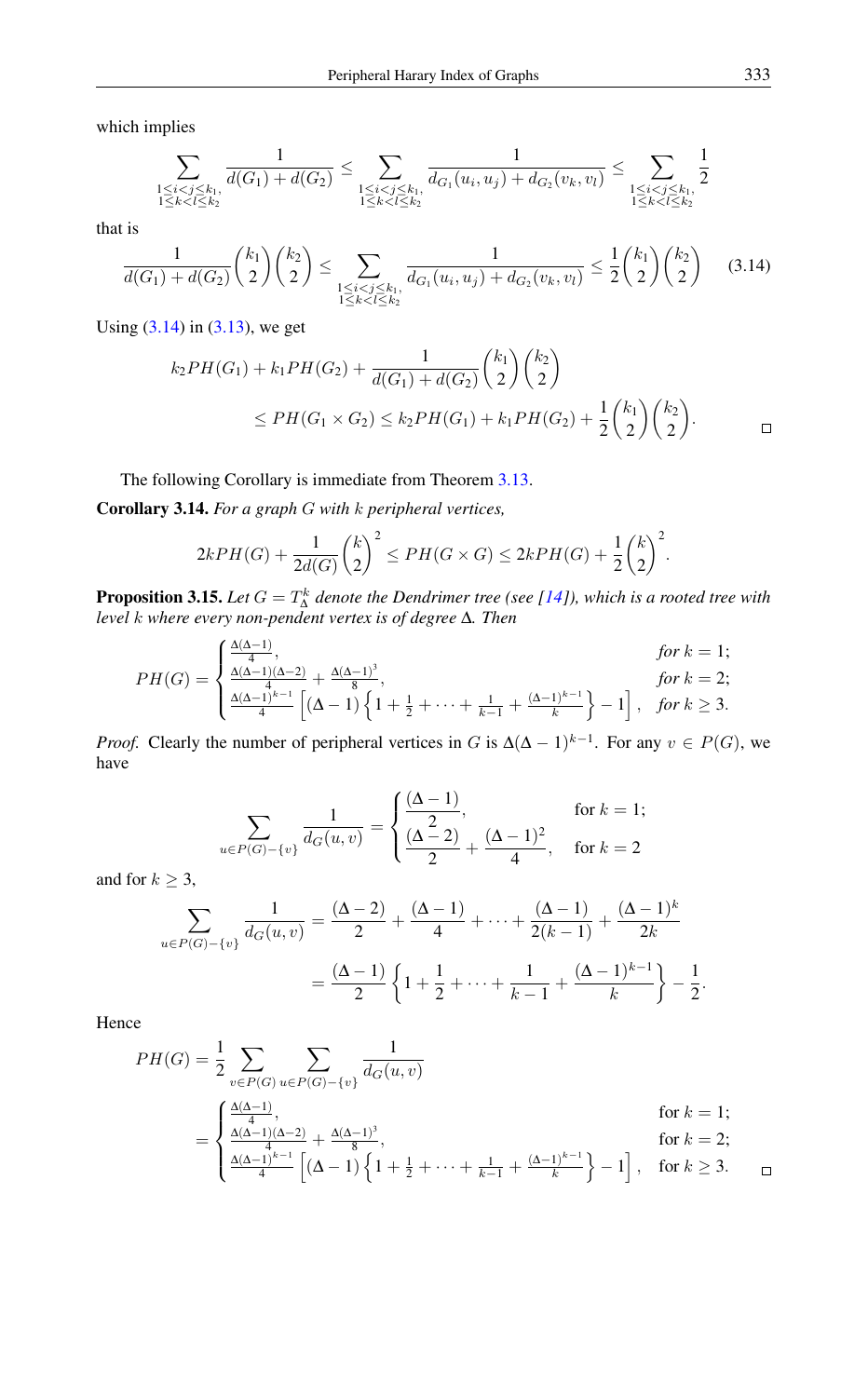# 4 Computation of peripheral Harary index using adjacency matrix

Let G be a graph of diameter d with n vertices  $v_1, \ldots, v_n$ . Let  $A = (a_{ij}^{(1)})$  be the adjacency matrix of  $G$ , where

$$
a_{ij}^{(1)} = \begin{cases} 1, & \text{if } v_i \sim v_j; \\ 0, & \text{otherwise.} \end{cases}
$$

Consider the powers  $A^t$ ,  $2 \le t \le d$  of A. We denote the  $(i, j)$ -th element of  $A^t$  ( $2 \le t \le d$ ), by  $a_{ij}^{(t)}$ , where

$$
a_{ij}^{(t)} = \sum_{k=1}^{n} a_{ik}^{(t-1)} a_{kj}^{(1)}.
$$

We know that  $a_{ij}^{(t)}$  is the number of distinct edge sequences of length t between  $v_i$  and  $v_j$ . For  $i \neq j$ , let  $a_{ij}^{(q_{ij})}$  be the first non-zero entry in the sequence  $a_{ij}^{(1)}, a_{ij}^{(2)}, \ldots, a_{ij}^{(d)}$ . Then, it is clear that  $a_{ij}^{(q_{ij})}$  is the the number of geodesics of length  $q_{ij}$  between  $v_i$  and  $v_j$ . Therefore  $d(v_i, v_j) = q_{ij}$ . Note that the matrix  $(q_{ij})$  is the distance matrix of G, where  $q_{ii}$  is set to zero.

Suppose that  $G$  has  $k$  peripheral vertices. Without loss of generality we may assume that  $v_1, \ldots, v_k$  are the peripheral vertices of G (this is nothing but relabeling of vertices). Therefore from  $(2.1)$ , the pheripheral Harary index of G is given by

<span id="page-11-1"></span>
$$
PH(G) = \sum_{1 \le i < j \le k} \frac{1}{q_{ij}} \tag{4.1}
$$

Let us define  $\phi_{ij}^{(t)}$ ,  $(1 \le t \le d, i \ne j)$  as follows:

$$
\phi_{ij}^{(t)} = \begin{cases} 1, & \text{if } a_{ij}^{(1)} = a_{ij}^{(2)} = \dots = a_{ij}^{(t-1)} = 0 \text{ and } a_{ij}^{(t)} \neq 0; \\ 0, & \text{otherwise.} \end{cases}
$$
(4.2)

Then

$$
q_{ij} = 1 \cdot \phi_{ij}^{(1)} + 2 \cdot \phi_{ij}^{(2)} + \dots + d \cdot \phi_{ij}^{(d)} = \sum_{t=1}^{d} t \cdot \phi_{ij}^{(t)}
$$
(4.3)

Using  $(4.3)$  in  $(4.1)$ , we write

<span id="page-11-0"></span>
$$
PH(G) = \sum_{1 \le i < j \le k} \frac{1}{\sum_{t=1}^{d} t \cdot \phi_{ij}^{(t)}}\tag{4.4}
$$

Thus, we have the following theorem:

**Theorem 4.1.** Let G be a graph of diameter d with n vertices  $v_1, \ldots, v_n$  and k peripheral vertices  $v_1, \ldots, v_k$ . Let  $A = (a_{ij}^{(1)})$  be the adjacency matrix of G. Denote the  $(i, j)$ -th element of  $A<sup>t</sup>$  $(2 \le t \le d)$  by  $a_{ij}^{(t)}$ . Then

$$
PH(G) = \sum_{1 \le i < j \le k} \frac{1}{\sum_{t=1}^{d} t \cdot \phi_{ij}^{(t)}},
$$

where  $\phi_{ij}^{(t)}$ , ( $1 \le t \le d$ ,  $i \ne j$ ) is given by

$$
\phi_{ij}^{(t)} = \begin{cases} 1, & \text{if } a_{ij}^{(1)} = a_{ij}^{(2)} = \dots = a_{ij}^{(t-1)} = 0 \text{ and } a_{ij}^{(t)} \neq 0; \\ 0, & \text{otherwise.} \end{cases}
$$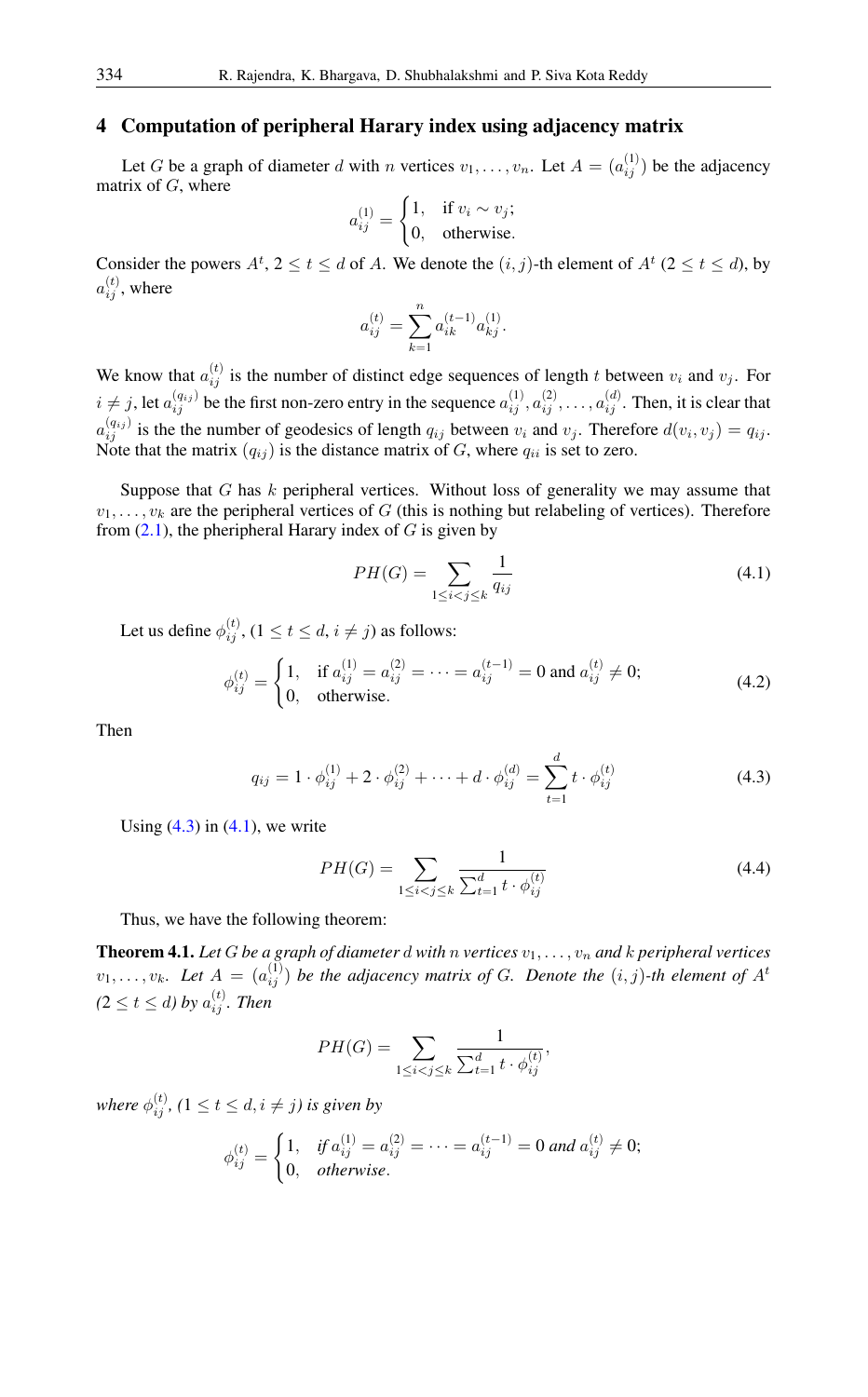### 4.1 An algorithm

Here, we present an algorithm to find the peripheral Harary index of a graph  $G$  using its adjacency matrix  $A$ . An algorithm for finding the distance matrix  $D$  of  $G$  is assumed.

### Algorithm to find the peripheral Harary index

Input: Adjacency matrix of a connected graph G

Output: 1.  $PH(G)$ , peripheral Harary index of the graph G 2. P, Vector of peripheral vertices Start: Step 1: Define the adjacency matrix A of G Step 2: Determine the distance matrix D of G Step 3: Determine P Step 3.1: [ Initialize  $k$  to 1 ] Step 3.2: [ Determine the diameter  $t$  of the graph ]  $t = D[1, 1]$ Repeat for  $i = 1$  to n Repeat for  $j = 1$  to n If  $i < j$  then if  $(D[i, j] > t)$  then  $t = D[i, j]$ Step 3.3: Repeat for  $j = 1$  to n If  $(D[k, j] = t)$  then  $P[k] = j$  $k = k + 1$ 

Step 4: Compute the Peripheral Harary index

Step 4.1: [ Initialize  $PH(G)$  to 0 ] Step 4.2: Repeat for  $i = 1$  to k Repeat for  $j = i + 1$  to k

$$
PH(G) = PH(G) + 1/D[P[i], P[j]]
$$

Step 5: End of the algorithm

## <span id="page-12-0"></span>References

- [1] H. Bielak and M. Sysło, Peripheral vertices in graphs, *Studia Sci Math Hungar*, 18 (1983), 269-275.
- [2] T. H. Cormen, C. E. Leiserson, R. L. Rivest and C. Stein, *Introduction to Algorithms*, 3<sup>rd</sup> ed., MIT Press, (2009).
- <span id="page-12-2"></span>[3] M. Eliasi, G. Raeisi and B. Taeri, Wiener index of some graph operations, *Discrete Math. Appl.*, 160 (2012), 1333–1344.
- [4] J. A. Gallian, A Dynamic Survey of Graph Labeling, *The Electron. J. Combin.*, DS6 (2019), 1-535.
- <span id="page-12-1"></span>[5] F. Harary, *Graph Theory*, Addison Wesley, Reading, Mass, (1972).
- <span id="page-12-3"></span>[6] H. Hua, On the peripheral Wiener index of graphs, *Discrete Math. Appl.*, 258 (2019), 135–142.
- <span id="page-12-5"></span>[7] W. Imrich, S. Klavžar and F. R. Douglas , *Topics in graph theory : Graphs and their cartesian product*, Wiley-Interscience, New York, (2000).
- <span id="page-12-4"></span>[8] O. Ivanciuc, T. S. Balaban and A. T. Balaban, Design of topological indices, Part 4-Reciprocal distance matrix related local vertex invariants and topological indices, *J. Math. Chem.*, 12 (1993), 309-318.